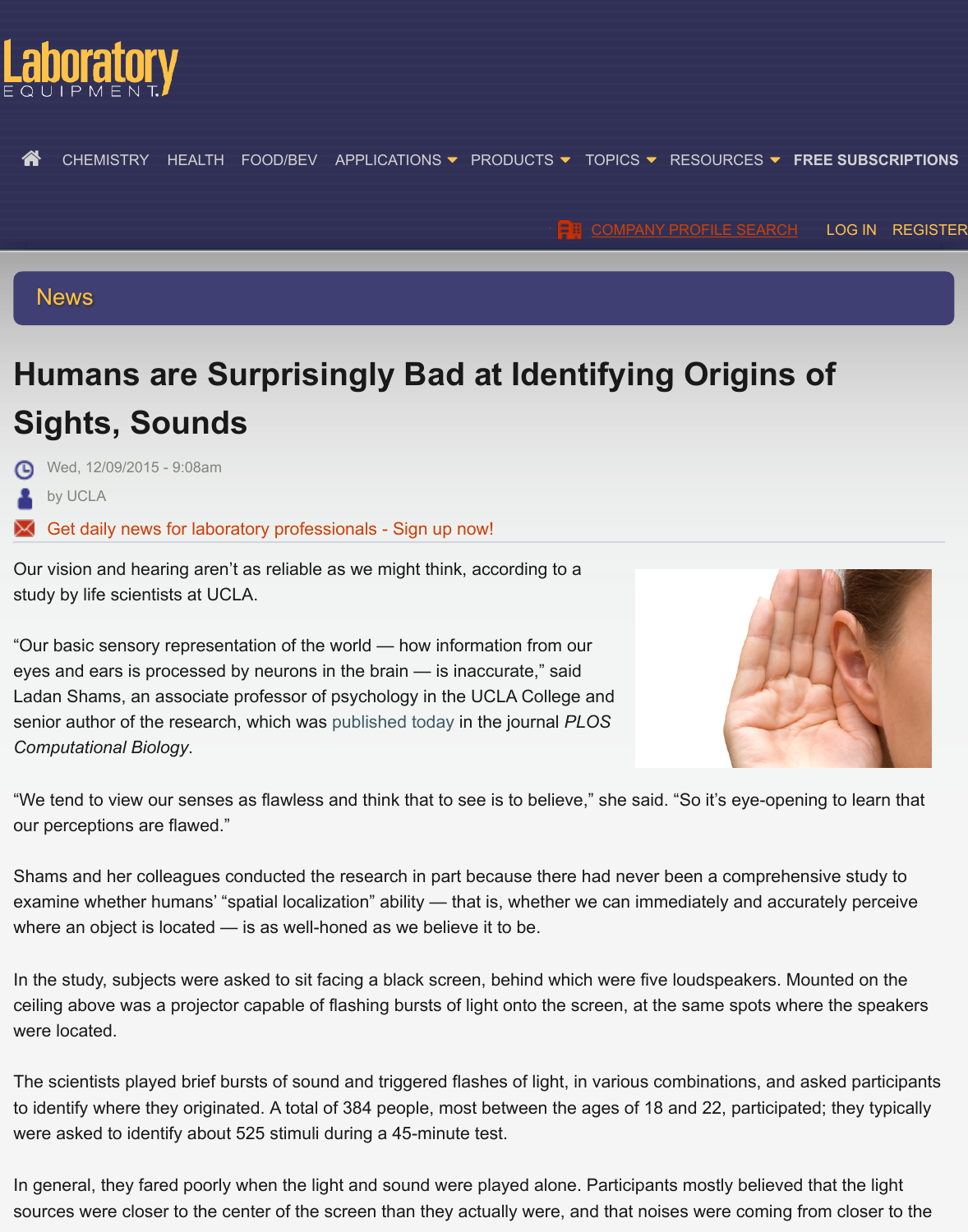"We didn't expect these spatial errors; they're very counterintuitive," Shams said. "Spatial localization is o basic tasks the brain performs, and the brain does it constantly."

What's more, she said, because the ability is shared with lower animals, logic would suggest that millions evolution would have perfected spatial localization in humans. But that's not the case. Shams isn't sure w hypothesis is that the brain makes constant tradeoffs to best use its finite capacity.

"Maybe evolution has favored high precision in the center of the visual field," she said. "We are really goot and discriminating at high acuity in the center of our vision, and that comes with the cost of making more areas."

The study participants did, however, answer much more accurately when the flashes and noise were play simultaneously at the same location.

"The brain is wired to use information from multiple senses to correct other senses," said Shams. "The sa you want to hear better, put your glasses on.'"

Odegaard said the study was the largest to date on sensory biases. Its findings could have applications in fields, from the military — where minute errors in identifying enemy locations can be critical — to automol UCLA research suggests that drivers can see the cars in front of them very well, but would have difficulty distance between themselves and vehicles to the left and right. Shams said driverless cars could be engineer eliminate that deficiency.

Shams, whose laboratory is funded by the National Science Foundation, is also studying whether researd multisensory perception can help people with autism, schizophrenia and other disorders.

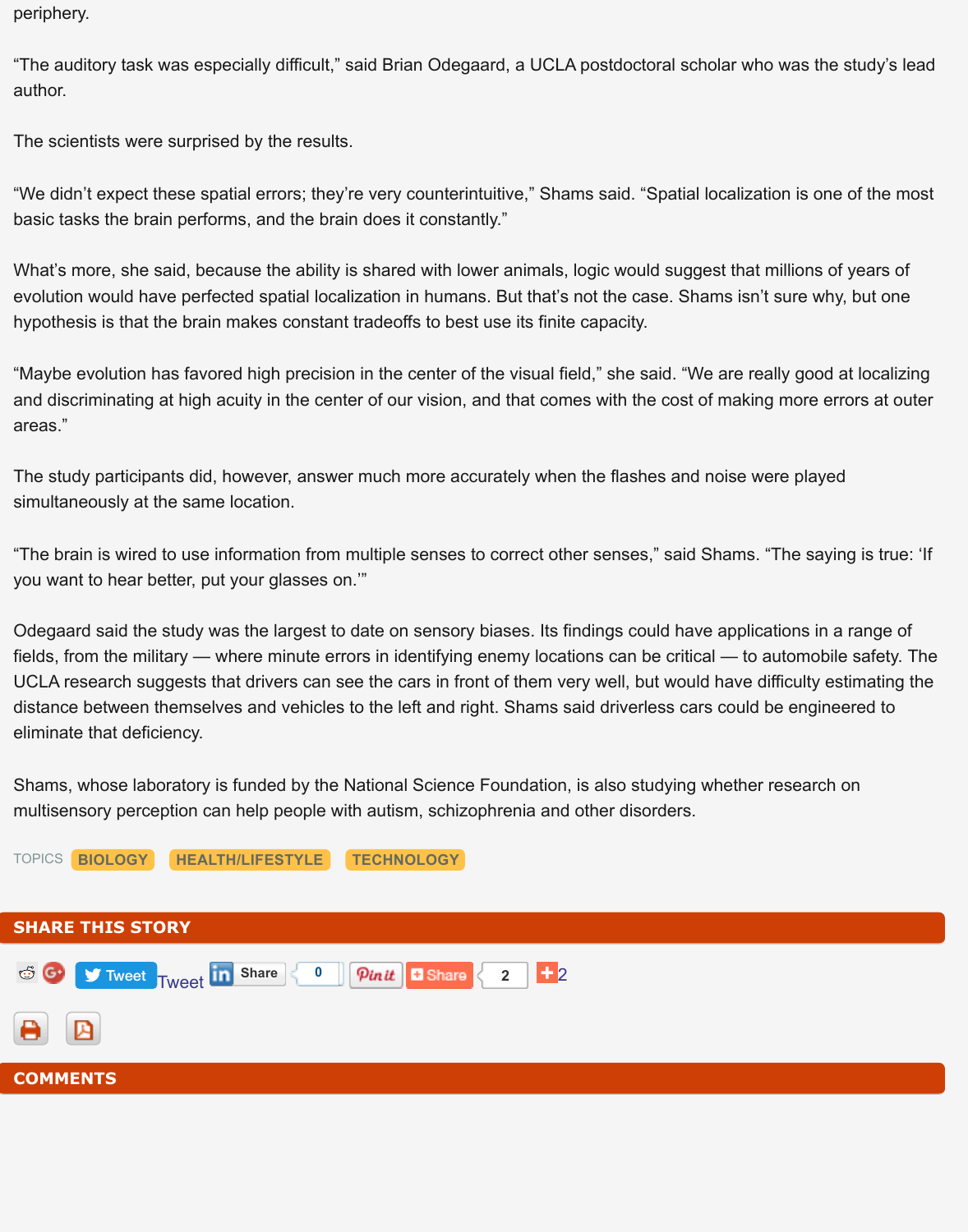**Justin A[dams](https://disqus.com/home/forums/labequip/)** • 8 days ago [Anyone](http://disqus.com/embed/comments/?base=default&version=2ce544cb77773746d6fd586c685194ef&f=labequip&t_i=node%2F163661&t_u=http%3A%2F%2Fwww.laboratoryequipment.com%2Fnews%2F2015%2F12%2Fhumans-are-surprisingly-bad-identifying-origins-sights-sounds&t_e=Humans%20are%20Surprisingly%20Bad%20at%20Identifying%20Origins%20of%20Sights%2C%20Sounds&t_d=Humans%20are%20Surprisingly%20Bad%20at%20Identifying%20Origins%20of%20Sights%2C%20Sounds&t_t=Humans%20are%20Surprisingly%20Bad%20at%20Identifying%20Origins%20of%20Sights%2C%20Sounds&s_o=default&l=en#) [who goes](http://disqus.com/embed/comments/?base=default&version=2ce544cb77773746d6fd586c685194ef&f=labequip&t_i=node%2F163661&t_u=http%3A%2F%2Fwww.laboratoryequipment.com%2Fnews%2F2015%2F12%2Fhumans-are-surprisingly-bad-identifying-origins-sights-sounds&t_e=Humans%20are%20Surprisingly%20Bad%20at%20Identifying%20Origins%20of%20Sights%2C%20Sounds&t_d=Humans%20are%20Surprisingly%20Bad%20at%20Identifying%20Origins%20of%20Sights%2C%20Sounds&t_t=Humans%20are%20Surprisingly%20Bad%20at%20Identifying%20Origins%20of%20Sights%2C%20Sounds&s_o=default&l=en#) hunting already knew this. One sound and you either don't know or are likely to think wrongly about which direction. It take two or three repeats. I wonder how much money they spent.

 $\lambda$   $\vee$   $\cdot$  Reply  $\cdot$  Share  $\cdot$ 

#### **[ALSO ON](https://disqus.com/by/Watching_ja/) LABORATORY EQUIPMENT**

| <b>Humans Transformed how Species</b><br><b>Interacted after 300 Million Years</b><br>2 comments a day ago<br>ah. $1960$ - For those who think life on this<br>planet would be wonderful if only it weren't for<br>the people, you are welcome to stop | <b>Fish oil Improves Fat Metabolisr</b><br>1 comment 3 hours ago<br>slb524 - It would have been inte<br>include data regarding dosage (n                                                                             |
|--------------------------------------------------------------------------------------------------------------------------------------------------------------------------------------------------------------------------------------------------------|----------------------------------------------------------------------------------------------------------------------------------------------------------------------------------------------------------------------|
| <b>Scientist Suggests Five Senses may be</b><br><b>One</b><br>6 comments • 2 days ago<br>SnookerDave - Quick, give that guy another<br>grant.                                                                                                          | <b>Happiness Doesn't Contribute to</b><br><b>Healthier Life, Study Shows</b><br>11 comments • 7 days ago<br>$HXL - I$ used to think that happi<br>make people live longer. It seems<br>Happiness can change people's |
| Add Disqus to your site Add Disqus Add<br><b>Subscribe</b>                                                                                                                                                                                             | <b>Privacy</b>                                                                                                                                                                                                       |
| <b>Search LabEquipment</b>                                                                                                                                                                                                                             |                                                                                                                                                                                                                      |

#### **Exclusives Products**

**Anasazi Structures Built with Timber from Mountains**

December 8, 2015 1:18 pm | by Seth Augenstein, Digital Reporter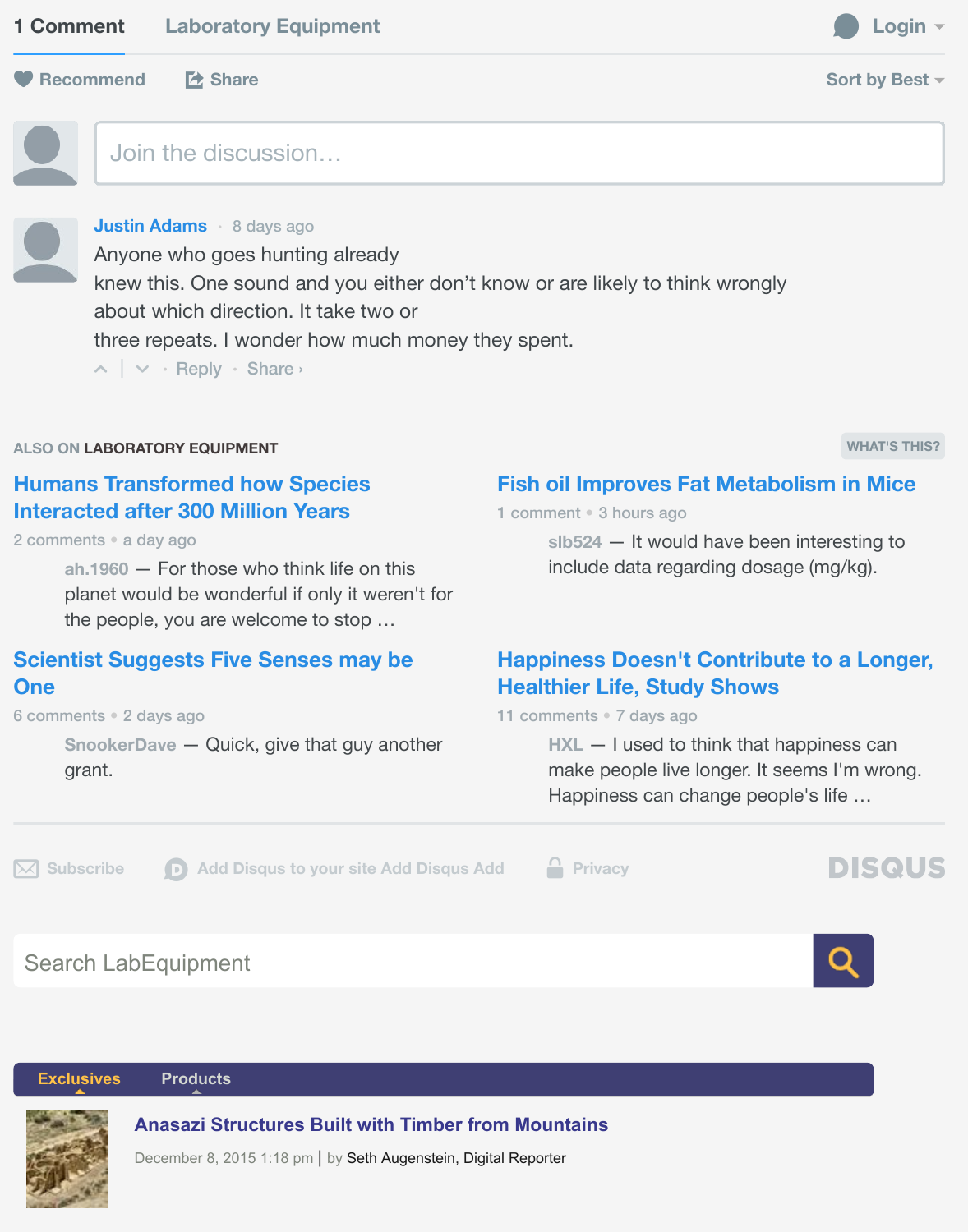

#### **Men Have Better Sense of Direction – Until Women get Testosterone**

December 7, 2015 4:31 pm | by Seth Augenstein, Digital Reporter

View More Exclusive Con

**[Current Is](http://www.laboratoryequipment.com/news/2015/12/men-have-better-sense-direction-%E2%80%93-until-women-get-testosterone)sue LabOutlook Supplements**



**Laboratory Equipment: November 2015**

November 23, 2015 9:05 am | by Michelle Taylor, Editor-in-Chief



#### **Nanotechnology Will Sustain Us in Space**

[Nov](http://www.laboratoryequipment.com/news/2015/12/humans-are-surprisingly-bad-identifying-origins-sights-sounds?qt-print_issue_laboutlook_supplemen=0#qt-print_issue_laboutlook_supplemen)[ember 20, 2015 11:](http://www.laboratoryequipment.com/news/2015/12/humans-are-surprisingly-bad-identifying-origins-sights-sounds?qt-print_issue_laboutlook_supplemen=1#qt-print_issue_laboutlook_supplemen)0[8 am | by S. H. Juch](http://www.laboratoryequipment.com/news/2015/12/humans-are-surprisingly-bad-identifying-origins-sights-sounds?qt-print_issue_laboutlook_supplemen=2#qt-print_issue_laboutlook_supplemen)a, Author, The Silver Ships



#### **Collaboration Speeds the Pace of Cancer Research**

November 20, 2015 11:01 am | by Dava Stewart, Contributing Science Writer



## **Space: The Next Frontier for Life Science Research**

November 19, 2015 2:12 pm | by Michael Roberts, Senior Research Scientist, Center for the Advanceme [Science in Space](http://digital.laboratoryequipment.com/labequipment/november_2015?pg=26#pg26)

**[Video of t](http://www.laboratoryequipment.com/articles/2015/11/space-next-frontier-life-science-research)he Day**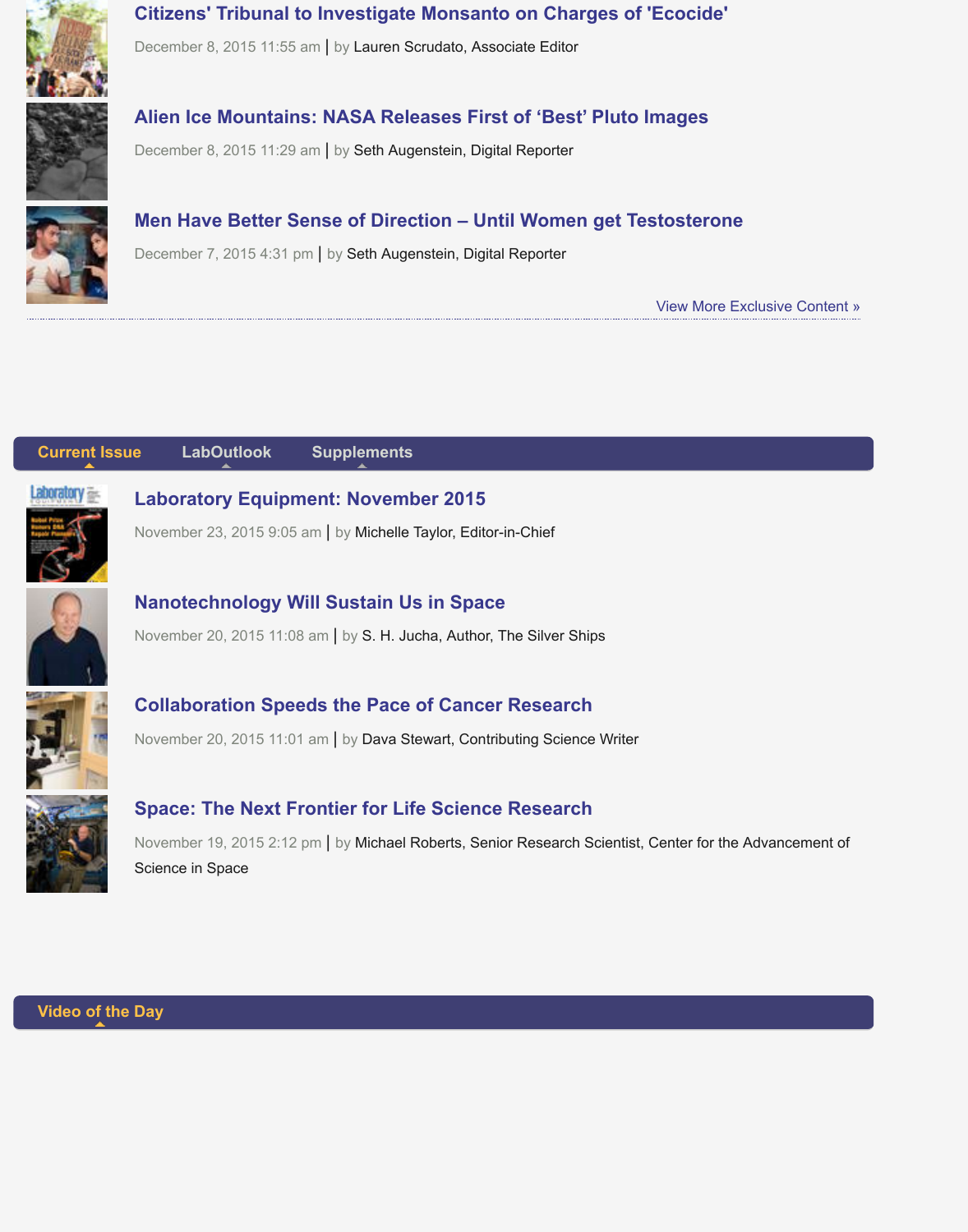# **Trending**

- Scientist Suggests Five Senses may be One 6 comments · 12 hours ago
- Climate Change Agreement Reached But Opposition Remains [18 com](http://www.laboratoryequipment.com/news/2015/12/humans-are-surprisingly-bad-identifying-origins-sights-sounds?qt-most_popular=0#qt-most_popular)ments · 19 hours ago
- [Environment, behavior dictate 80 percent of c](http://www.laboratoryequipment.com/news/2015/12/scientist-suggests-five-senses-may-be-one)ancers, Study Shows 3 comments · 3 hours ago
- [Humans Transformed how Species Interacted after 300 Million Y](http://www.laboratoryequipment.com/news/2015/12/climate-change-agreement-reached-%E2%80%93-opposition-remains)ears п 2 comments · 3 hours ago
- [Mars Colonization 'Window' only Open until World War, Elon Musk](http://www.laboratoryequipment.com/news/2015/12/environment-behavior-dictate-80-percent-cancers-study-shows) Guesses  $\blacksquare$ 9 comments · 1 day ago
- [Scientist Suggests Five Senses may be One](http://www.laboratoryequipment.com/news/2015/12/humans-transformed-how-species-interacted-after-300-million-years) 6 comments · 12 hours ago
- [Climate Change Agreement Reached But Opposition Remains](http://www.laboratoryequipment.com/news/2015/12/mars-colonization-window-only-open-until-world-war-elon-musk-guesses) 18 comments · 19 hours ago
- [Environment, behavior dictate 80 percent of c](http://www.laboratoryequipment.com/news/2015/12/scientist-suggests-five-senses-may-be-one)ancers, Study Shows 3 comments · 3 hours ago
- **[Humans Transformed how Species Interacted after 300 Million Y](http://www.laboratoryequipment.com/news/2015/12/climate-change-agreement-reached-%E2%80%93-opposition-remains)ears** 2 comments · 3 hours ago
- [Mars Colonization 'Window' only Open until World War, Elon Musk](http://www.laboratoryequipment.com/news/2015/12/environment-behavior-dictate-80-percent-cancers-study-shows) Guesses  $\blacksquare$ 9 comments · 1 day ago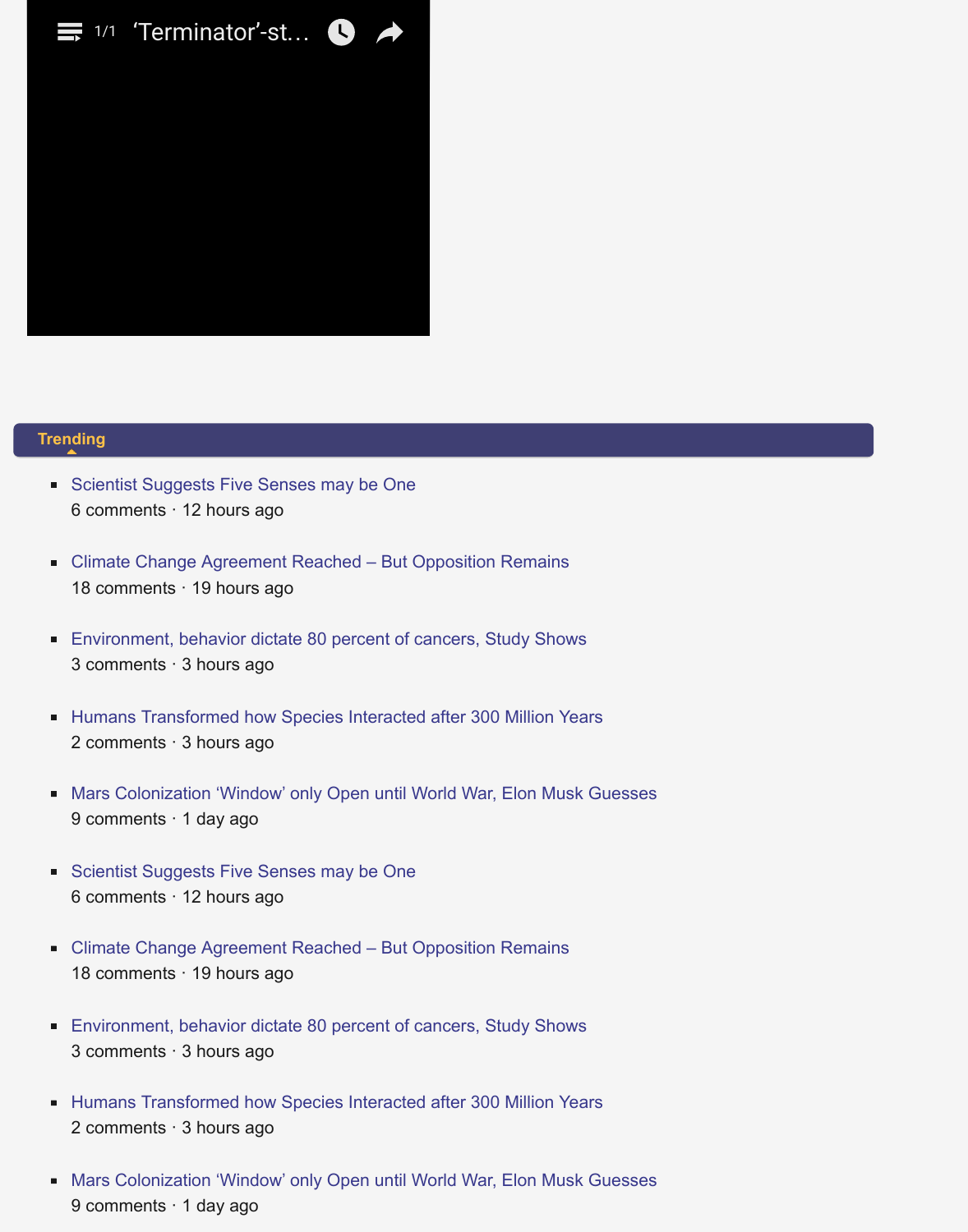# **LAB EQUIPMENT**

# **RESOURCES**

| EQUIPMENI               | <b>Articles</b>         |
|-------------------------|-------------------------|
| <b>About Us</b>         | <b>Blogs</b>            |
| <b>Advertising Info</b> | <b>Digital Editions</b> |
| <b>Contact Us</b>       | <b>Events Calendar</b>  |
| <b>Subscriptions</b>    | <b>News</b>             |
| <b>Privacy Policy</b>   | <b>Sitemap</b>          |
| Product Releas          |                         |

## **[TOPICS](http://www.laboratoryequipment.com/sitemap)**

[Developments](http://www.laboratoryequipment.com/white-papers) in OEM

Environmental and Field Testing

[Food and](http://www.laboratoryequipment.com/topics/consumables-and-supplies)

Beverage Labs

[Forensic Science](http://www.laboratoryequipment.com/topics/developments-oem)

Fuel Technologies

# **Sign up for our newslett** \* First Name

\* Last Name

\* Email Address

\* Job Title

Lab News Daily Headlines, products, and technologie professionals.

# Lab News Daily

Headlines, products, and technologie professionals.

Headlines, products, and technologies for lab

Lab News Daily